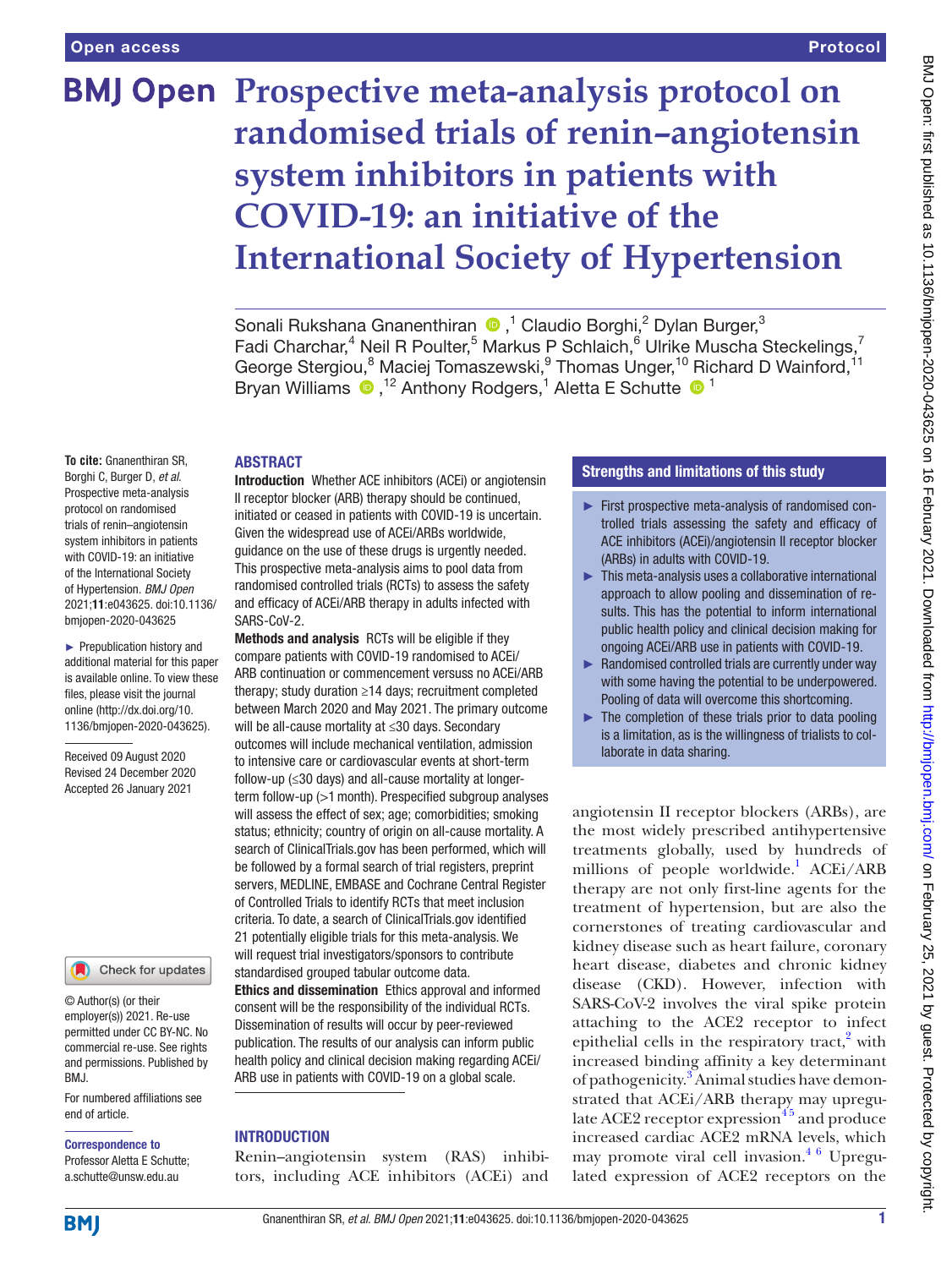#### Open access

cell surface has been postulated to increase the risk of infection with SARS-CoV-2 and the disease severity, with subsequent life-threatening complications.<sup>78</sup> At the same time, data from animal studies suggest that increased ACE2 expression secondary to ACEi/ARB use might have protective benefits on cardiac, kidney and pulmonary function and thus reduce the severity of COVID-19.<sup>9</sup>

Observational retrospective studies in humans and meta-analyses of these studies suggest that there is no adverse effect of RAS blockade on COVID-19 severity and outcome, $10-16$  but there may be possible protective benefits including reduced rates of mortality, $17$  critical disease  $15$ and admission to intensive care.<sup>18</sup> Observational studies, even rigorous ones, can still have multiple sources of bias, and thus, more robust evidence is needed for sound clinical decision making. Randomised controlled trials (RCTs) are needed to mitigate this risk. However, to date, reliable data from RCTs are unavailable to guide clinical decision-making. As a result, it is uncertain whether ACEi/ARB therapy should be continued, withdrawn or initiated in patients with COVID-19.

International hypertension, cardiovascular and nephrology societies have consistently recommended that patients continue ACEi/ARB therapy during the COVID-19 pandemic, on the basis of the strong and welldocumented evidence on their protective effects, but identify a need for more reliable human data.[19–23](#page-6-3) There are multiple RCTs in process, which will better inform clinical decision making rather than relying on observational human studies $10-\frac{14}{4}$  and inconsistent animal data.<sup>46</sup> Most of the RCTs under way are small to moderate in size  $(-40\%$  aim to recruit less than 250 participants), with many unlikely to meet their recruitment targets. These trials are also unlikely to be powered to answer questions regarding subgroup populations, including whether there is utility of ACEi/ARB therapy in patients with COVID-19 with concomitant hypertension, cardiovascular or kidney disease. Given the uncertainty of ACEi/ ARB use in those with COVID-19, some trials are starting ACEi/ARB therapy for possible benefit, while other trials are stopping the same therapy due to concerns about harm. These RCTs are not completely free from bias, but nevertheless represent a higher quality of evidence than observational studies. A prospective meta-analysis led by the International Society of Hypertension will, therefore, be an ideal approach to address these limitations, as well as promoting international collaboration. This approach entails studies to be identified, evaluated and determined to be eligible before the results of any included studies are known or published, thereby avoiding some of the potential biases inherent in standard, retrospective meta-analyses.

#### **Objectives**

We will, therefore, perform a prospective meta-analysis of RCTs recruiting patients with COVID-19 to assess the safety and efficacy of ACEi/ARB therapy compared with those not on ACEi/ARBs. As primary outcome, pooled

data will be used to assess all-cause mortality associated with ACEi/ARB therapy compared with those not on ACEi/ARBs stratified by age, comorbidity, sex, ethnicity and trial characteristics.

#### METHODS AND ANALYSIS Protocol design

For this meta-analysis, we will only include RCTs to minimise the impact of bias and confounding. We herewith describe our methods as per the Preferred Reporting Items for Systematic Reviews and Meta-Analyses for protocol (PRISMA) recommendations.<sup>24</sup> Final reporting of this study will be compliant with the main PRISMA statement.

#### Eligibility criteria

For clinical trials to be eligible for inclusion, the following criteria must be met: (1) RCTs recruiting between March 2020 and March 2021; (2) aged ≥18 years; (3) laboratory confirmed SARS-CoV-2 infection; (4) comparison of patients randomised to ACEi/ARB versus no ACEi/ARB therapy; (5) findings reported in English; (6) trial duration  $\geq$ 14 days and (7) oral administration of ACEi/ARB therapies.

We will include trials that investigate continuation vs cessation of ACEi/ARB among patients currently treated with ACEi/ARB; and trials that report initiation of ACEi/ ARB vs control in those not currently treated with such therapies. These will be pooled in an ACEi/ARB vs no ACEi/ARB meta-analysis, with appropriate prespecification of preplanned sensitivity analyses from the two groups of trials given the fundamental differences. Studies must contain sufficient detail and be able to provide at least one outcome outlined within our data extraction form [\(table](#page-2-0) 1) and be reported using an intention to treat basis. If an RCT consists of multiple arms, we will include only the relevant arms. The exclusion criteria will be at the discretion of each individual trial.

The intervention will comprise continuation or initiation of ACEi/ARB therapy. The control will be discontinuation of current ACEi/ARB therapy, substitution with an equivalent dose of non-ACEi/ARB therapy, placebo or usual care.

#### **Outcomes**

The primary outcome will be all-cause mortality at ≤30 days. Secondary outcomes will include mechanical ventilation at ≤30 days; admission to intensive care at ≤30 days; myocardial infarction at ≤30 days, revascularisation at ≤30 days, congestive cardiac failure at ≤30 days; pulmonary embolism and/or deep vein thrombosis at ≤30 days, hospitalisation at ≤30 days and acute kidney injury (defined as per each individual RCT) at ≤30 days; all-cause mortality at >1-month follow-up. Standardised grouped tabular deidentified data will be requested from triallists for both short-term (≤30 days) and longer-term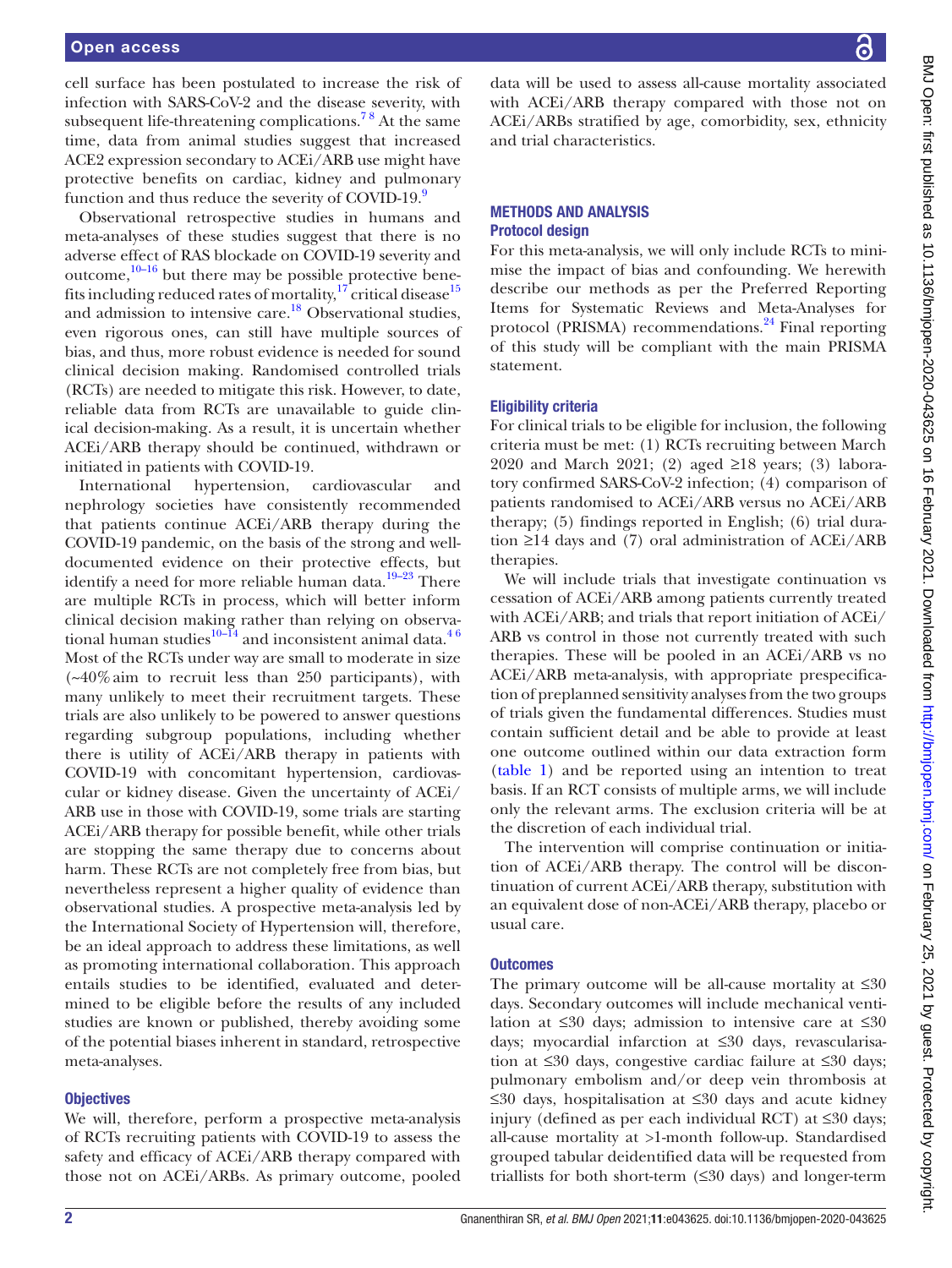<span id="page-2-0"></span>

| <b>Table 1</b>                             | Outcome grouped tabular data |                 |  |  |  |  |  |
|--------------------------------------------|------------------------------|-----------------|--|--|--|--|--|
|                                            | <b>No ACEI/ARB</b>           | <b>ACEI/ARB</b> |  |  |  |  |  |
| <b>Baseline characteristics</b>            |                              |                 |  |  |  |  |  |
| N                                          |                              |                 |  |  |  |  |  |
| Mean age ±SD (years)                       |                              |                 |  |  |  |  |  |
| Sex, n                                     |                              |                 |  |  |  |  |  |
| Men                                        |                              |                 |  |  |  |  |  |
| Women                                      |                              |                 |  |  |  |  |  |
| Medical history, n                         |                              |                 |  |  |  |  |  |
| Hypertension                               |                              |                 |  |  |  |  |  |
| <b>Diabetes</b>                            |                              |                 |  |  |  |  |  |
| Chronic kidney disease                     |                              |                 |  |  |  |  |  |
| Cardiovascular disease                     |                              |                 |  |  |  |  |  |
| Chronic obstructive<br>pulmonary disease   |                              |                 |  |  |  |  |  |
| Smoking                                    |                              |                 |  |  |  |  |  |
| Ever-smoked                                |                              |                 |  |  |  |  |  |
| Non-smoker                                 |                              |                 |  |  |  |  |  |
| Outcomes for ≤30 days                      |                              |                 |  |  |  |  |  |
| Total no of patients in the<br>group, n    |                              |                 |  |  |  |  |  |
| All-cause mortality                        |                              |                 |  |  |  |  |  |
| Myocardial Infarction                      |                              |                 |  |  |  |  |  |
| Congestive cardiac failure                 |                              |                 |  |  |  |  |  |
| Revascularisation                          |                              |                 |  |  |  |  |  |
| Admission to intensive care<br>unit        |                              |                 |  |  |  |  |  |
| Need for mechanical<br>ventilation         |                              |                 |  |  |  |  |  |
| Hospitalisation (if outpatient<br>study)   |                              |                 |  |  |  |  |  |
| Pulmonary embolism/deep<br>vein thrombosis |                              |                 |  |  |  |  |  |
| Acute kidney injury                        |                              |                 |  |  |  |  |  |
| Outcomes >1 month, n                       |                              |                 |  |  |  |  |  |
| All-cause mortality                        |                              |                 |  |  |  |  |  |
|                                            |                              |                 |  |  |  |  |  |

\*N=number, SD, ACEi, ARB; acute kidney injury: decline in kidney function or urine output from baseline.

ACEi, ACE inhibitors; ARB, angiotensin II receptor blocker; eGFR, estimated glomerular filtration rate; MeSH, medical subject headings.

 $($ >1 month) follow-up where available ([table](#page-2-0) 1). Individual identifiable patient data will not be requested.

# Search strategy and searching sources

An electronic search of ClinicalTrial.gov was performed to identify potential ongoing trials for inclusion in the meta-analysis. [Figure](#page-3-0) 1 summarises the trial search as of August 2020 performed using the search terms: coronavirus 2019, COVID-19, SARS-CoV-2, RCT, ACEi and/or ARB. A total of 21 trials were identified which potentially

# Open access

met the eligibility criteria [\(figure](#page-3-0) 1, [table](#page-4-0) 2). Of these, five trials evaluated the continuation of ACEi/ARB therapies in those already on such therapies compared with discontinuation, and 14 trials involved initiation of ACEi/ARB therapies in those not on such therapies. Eleven trials did not meet inclusion criteria due to (1) not assessing ACEi/ARB therapies (n=6), (2) absence of a control group  $(n=2)$ , (3) use of non-oral administration of ACEi/ ARB therapies (n=2) or (4) recruitment of patients with active malignancy (n=1). We extracted information about eligible investigators to invite them to participate in the prospective meta-analysis by contributing tabular data. An invitation letter will be sent via email and will include details about the study protocol, offer of authorship, identification of the time for data retrieval and confirmation of data security.

This search will be continuously updated, and investigators of newly reported and eligible trials will be invited to join the collaboration. Using the Cochrane Collaboration guidelines,<sup>25</sup> electronic searches of MEDLINE (1996– present), EMBASE (1996–present) and the Cochrane Central Register of Controlled Trials (most recent edition) will also be performed to identify any other RCTs that meet inclusion criteria in March 2021. A comprehensive search strategy using MeSH terms and text words will be used ([online supplemental table 1](https://dx.doi.org/10.1136/bmjopen-2020-043625)). Two investigators (SRG and AES) will screen the abstracts for potential inclusion against the eligibility criteria, and screen the full texts. Reference management software (EndNote) will be used to store identified records.

All provided data will be stored on a password protected server, with limited access only to those directly involved in data analysis.

# Study evaluation

A quality assessment of each RCT will be performed independently by two authors (SRG and AES), with disagreements resolved by discussion. This will include evaluation of allocation sequence, allocation concealment, blinding, lost to follow-up and completeness of outcome reporting[.25](#page-6-5) Randomisation procedures, treatment allocation according to assignment, outcomes collected and compared across groups; blinding methods; and risk of bias both at study and outcome levels will also be assessed using the Cochrane Risk of Bias Tool. $26$  Two investigators (SRG and AES) will independently review the articles and any disagreements will be adjudicated by a third independent investigator (AR).

#### Statistical analysis

Trial-specific outcome data will be pooled. For binary outcomes, risk ratios and 95%CI will be estimated using log-binomial mixed-effects models (or ORs from logistic models as required). Key results will be presented using Forest plots, and the  $I^2$  statistic will be used to quantify the degree of heterogeneity between studies.<sup>27</sup> A two-tailed p value of 5% will be used for hypothesis testing. A fixed effects analysis will be used unless there is significant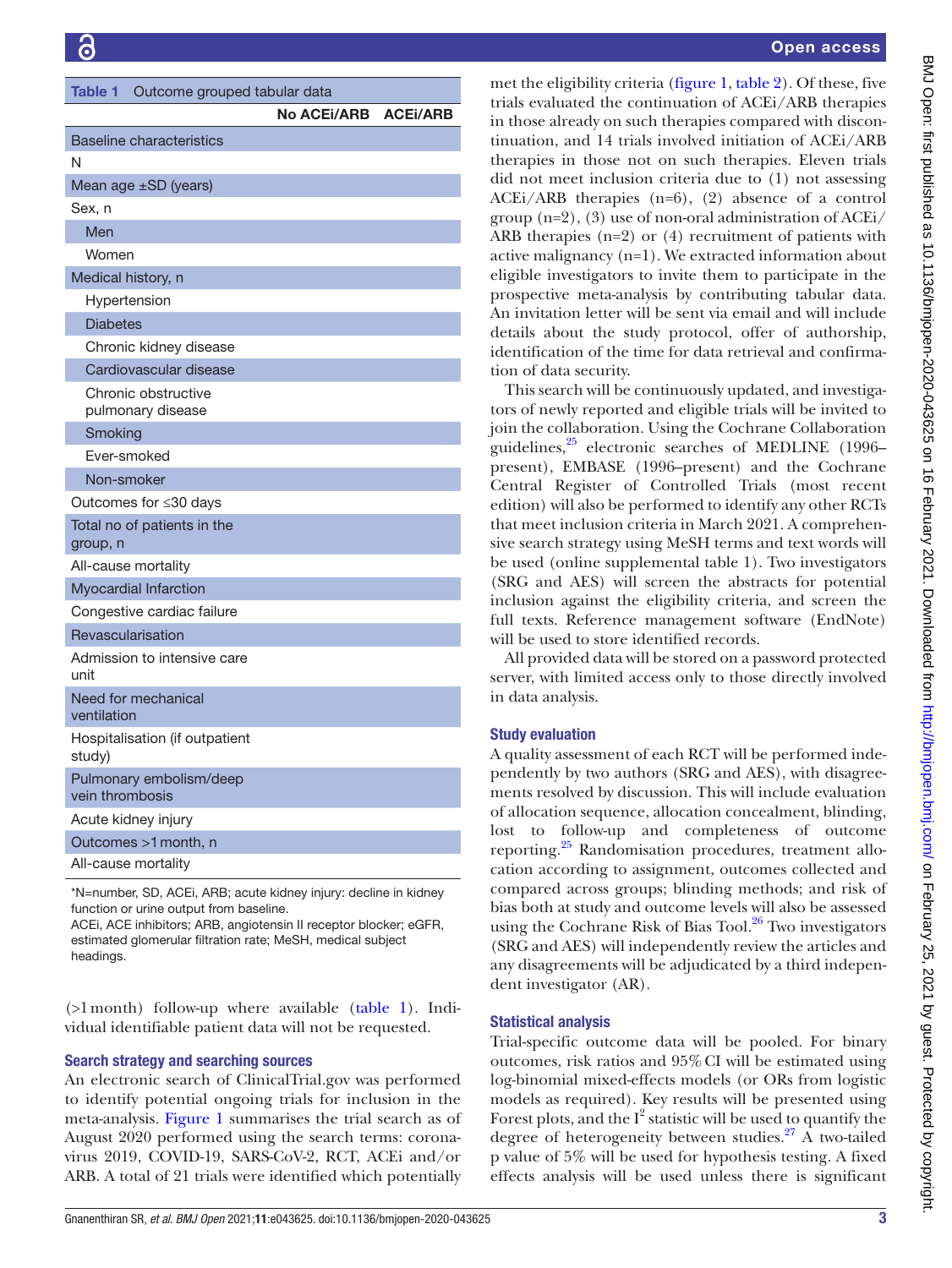

<span id="page-3-0"></span>

Figure 1 Flow chart of trial inclusion. ACEi, ACE inhibitors; ARB, angiotensin II receptor blocker; RCTs, randomised controlled trials.

heterogeneity (as evidenced by I<sup>2</sup>>70% and quantitatively large variation), in which case pooling will not be performed.[28](#page-6-8) If heterogeneity is found, we will attempt to determine potential reasons by examining characteristics of individual trials. Potential outliers will be investigated in a sensitivity analysis by dropping each study at a time. Publication bias will be assessed by visual inspection of funnel plots and formally using Egger's method to evaluate the tendency of publishing studies with statistically significant findings. $29$  We will use meta-regression analyses to further explore heterogeneity of treatment effects if considerable residual heterogeneity remains after controlling for variables. Analyses will also be stratified by the prespecified subgroup analysis as mentioned below. In general, reporting of the findings will follow PRISMA guidelines.[24](#page-6-4) All analyses will be conducted using Review Manager V.5.3 software (Copenhagen, The Nordic Cochrane Centre, The Cochrane Collaboration, 2014).

There is potential heterogeneity in trial inclusion criteria, which may affect the meta-analysis findings and be a source of bias. Therefore, subgroup analyses will be performed depending on data availability to explore differences in effects by partitioning by study-level categorical covariates. We will aim to assess all-cause mortality at ≤30 days and >1month based on the following stratifications: (1) sex: male versus female; (2) age:  $<60$ years versus ≥60 years; (3) comorbidities: hypertension vs no hypertension, diabetes versus no diabetes, CKD defined as eGFR <60 mL/min/1.73 m<sup>2</sup> versus no CKD, cardiovascular disease (CVD) (defined as established coronary artery disease, heart failure, arrythmia and/ or stroke) versus no CVD, chronic obstructive pulmonary disease versus no chronic obstructive pulmonary disease; (4) smoking status: ever smoked versus nonsmokers; (5) hospitalisation status: hospitalised versus non-hospitalised patients; (6) ethnicity: white, South-East/East Asian, South Asian, African and Other; (7) trial type: randomised trials that investigate continuation and cessation of ACEi/ARBs among patients currently treated with ACEi/ARBs, versus trials that investigate initiation of ACEi/ARBs in those not currently treated with such therapies compared with control; (8) region: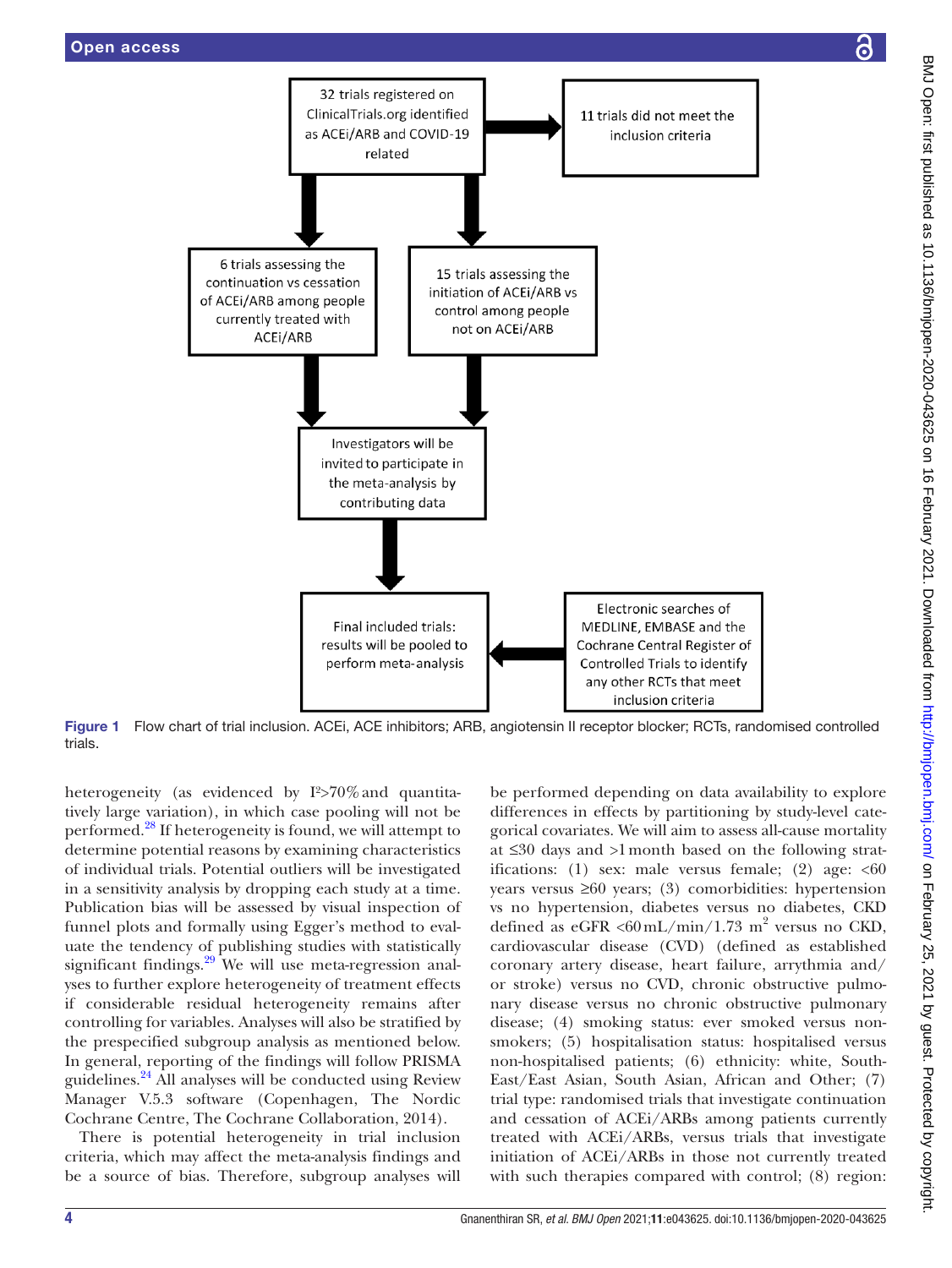<span id="page-4-0"></span>

| Table 2 Potential eligible randomised controlled trials of adults with COVID-19 |                            |                              |                                         |             |           |  |  |  |
|---------------------------------------------------------------------------------|----------------------------|------------------------------|-----------------------------------------|-------------|-----------|--|--|--|
| Country                                                                         | <b>Clinical Trials.gov</b> |                              | <b>Treatment group Comparison group</b> | Sample size | Follow up |  |  |  |
|                                                                                 | no                         |                              |                                         |             |           |  |  |  |
| Pennsylvania, USA                                                               | NCT04338009                | Continue ACEi/<br><b>ARB</b> | Discontinue ACEi/ARB 152                |             | 28 days   |  |  |  |
| Paris, France                                                                   | NCT04329195                | Continue ACEi/<br><b>ARB</b> | Discontinue ACEI/ARB 554                |             | 28 days   |  |  |  |
| São Paulo, Brazil                                                               | NCT04364893                | Continue ACEi/<br><b>ARB</b> | Discontinue ACEi/ARB 500                |             | 30 days   |  |  |  |
| Copenhagen, Denmark                                                             | NCT04351581                | Continue ACEi/<br><b>ARB</b> | Discontinue ACEI/ARB 215                |             | 30 days   |  |  |  |
| Munich, Germany;<br>Innsbruck, Austria                                          | NCT04353596                | Continue ACEi/<br><b>ARB</b> | Discontinue ACEi/ARB 208                |             | 30 days   |  |  |  |
| São Paulo, Brazil                                                               | NCT04493359                | Continue ACEi/<br><b>ARB</b> | Discontinue ACEI/ARB 240                |             | 30 days   |  |  |  |
| Tanta, Egypt                                                                    | NCT04345406                | Captopril or<br>enalapril    | Placebo                                 | 60          | 6 months  |  |  |  |
| Vienna and Innsbruck,<br>Austria                                                | NCT04351724                | Candesartan                  | Non-RAS blockade/<br>standard of care   | 500*        | 29 days   |  |  |  |
| Minnesota, USA                                                                  | NCT04312009                | Losartan                     | Placebo                                 | 200         | 90 days   |  |  |  |
| Minnesota, USA                                                                  | NCT04311177                | Losartan                     | Placebo                                 | 580         | 28 days   |  |  |  |
| California, USA                                                                 | NCT04340557                | Losartan                     | Standard care                           | 200         | 45 days   |  |  |  |
| New York, USA                                                                   | NCT04328012                | Losartan                     | Placebo                                 | 4000*       | 60 days   |  |  |  |
| 's-Hertogenbosch, Arnhem,<br>Nijmegen, Roermond,<br>Rotterdam, Netherlands      | NCT04335786                | Valsartan                    | Placebo                                 | 651         | 90 days   |  |  |  |
| San Diego, USA                                                                  | NCT04366050                | Ramipril                     | Placebo                                 | 560         | 14 days   |  |  |  |
| Buenos Aires, Argentina                                                         | NCT04355936                | Telmisartan                  | <b>Standard care</b>                    | 400         | 90 days   |  |  |  |
| Sydney, Australia                                                               | NCT04394117                | <b>ARB</b>                   | Standard care                           | 605         | 90 days   |  |  |  |
| Oyo, Nigeria;<br>Rawalpindi, Pakistan                                           | NCT04343001                | Losartan                     | Standard care                           | 10 000*     | 28 days   |  |  |  |
| Hawaii, USA                                                                     | NCT04360551                | Telmisartan                  | Placebo                                 | 40          | 21 days   |  |  |  |
| Bordeaux, France                                                                | NCT04356495                | Telmisartan                  | Control (vitamins)                      | 1057*       | 28 days   |  |  |  |
| Strasbourg, France                                                              | NCT04359953                | Telmisartan                  | Standard care                           | 1600*       | 28 days   |  |  |  |
| Zumpango, Estado De<br>Mexico, Mexico                                           | NCT04510662                | Telmisartan                  | Standard care                           | 60          | 30 days   |  |  |  |

\*Sample size consists of multiple trial arms including non-ACEi/ARB therapies or non-control groups. ACEi, ACE inhibitors; ARB, angiotensin II receptor blockers; RAS, renin–angiotensin system.

Americas, Europe, Africa, South and West Asia/Middle East, and North Asia/South-East Asia/Oceania; (9) ACEi and ARB separately if feasible as pooling ACEi and ARB together does not account for between-class differences; (10) follow-up period: final short-term follow-up 14 days compared with final follow-up at 28–30days and (11) asymptomatic versus symptomatic clinical status [\(online](https://dx.doi.org/10.1136/bmjopen-2020-043625) [supplemental tables 2 and 3](https://dx.doi.org/10.1136/bmjopen-2020-043625)).

# Data statement

We will not have access to identifiable patient information. All data sharing and storage procedures will be compliant with the Australian Data Privacy Act of 1988. All trial data will be considered confidential and will not

be provided to any third party. Data will be stored on site at The George Institute for Global Health, King St Campus, Sydney, Australia, with strict confidentiality and comprehensive data security.

#### Limitations

Limitations of our meta-analysis reflect the limitations of the included RCTs, and are outside the control of our planned analyses. We have attempted to be inclusive as possible and aim to perform subgroup analyses given the trials are mostly small and may not be powered for such analyses. Key limitations include the relatively short follow-up duration of included trials (most ≤30 days), which prevent robust assessment of long-term outcomes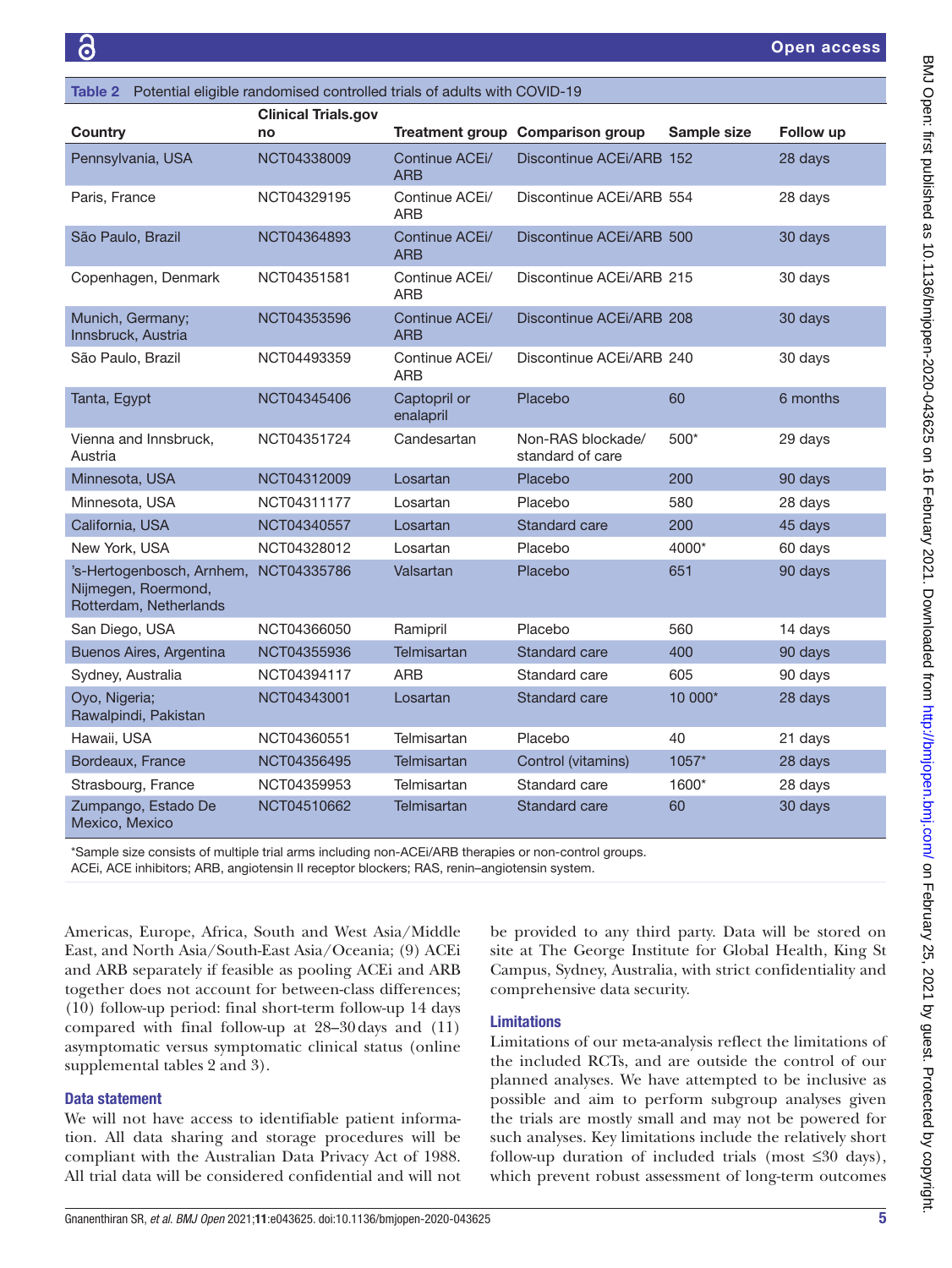such as cardiovascular events and overall mortality. Additionally, the majority of patients on ACEi/ARBs will likely be on such therapy to treat hypertension (although this has not been specified in the inclusion trials of the eligible RCTs) and the generalisability of our findings to cardiac failure and renal disease may be uncertain if there are insufficient numbers.

### Ethics and dissemination

All individual trials will require Ethics Committee or Institution Review Board approval. We will publish our findings in peer-reviewed medical journals. Publications will be in the name of the collaborative group involving all trialists who provided data. Further, we will share and present our findings at scientific meetings and through the networks and memberships across professional societies.

#### Implications of the review

Given the widespread use of ACEi and ARBs worldwide, guidance on the use of ACEi/ARBs in adults with COVID-19 is urgently needed, relying on evidence beyond observational data. This collaborative international approach will allow dissemination of results, which will inform public health policy and clinical decision making for ongoing ACEi/ARBs use on an international scale. Healthcare providers and policy-makers can use the findings to improve the clinical decision making by developing strategies and guidelines to guide use of ACEi/ ARBs in hypertension, CVD and kidney disease.

#### Patient and public involvement

Patients were not involved in the development of the research question, outcome measure and study design.

#### Author affiliations

<sup>1</sup>The George Institute for Global Health; University of New South Wales, Sydney, New South Wales, Australia

<sup>2</sup>Department of Medical and Surgical Sciences, University of Bologna, Bologna, Italy 3 Department of Cellular and Molecular Medicine, Kidney Research Centre, Ottawa Hospital Research Institute, University of Ottawa, Ottawa, Ontario, Canada 4 School of Health and Life Sciences, Federation University Australia, Ballarat, Victoria, Australia

<sup>5</sup>Imperial Clinical Trials Unit, Imperial College London, London, UK

<sup>6</sup>Dobney Hypertension Centre, School of Medicine, Royal Perth Hospital Unit, University of Western Australia, Perth, Western Australia, Australia

<sup>7</sup>Department of Cardiovascular and Renal Research, University of Southern Denmark, Odense, Denmark

<sup>8</sup>Third Department of Medicine, Hypertension Center STRIDE-7, School of Medicine, Sotiria Hospital, National and Kapodistrian University of Athens, Athens, Greece 9 Division of Medicine and Manchester Academic Health Science Centre, Manchester University NHS Foundation Trust Manchester, Manchester, UK

<sup>10</sup>CARIM-School for Cardiovascular Diseases, Maastricht University, Maastricht, The **Netherlands** 

11Department of Pharmacology and Experimental Therapeutics and the Whitaker Cardiovascular Institute, Boston University School of Medicine, Boston, Massachusetts, USA

 $12$ Institute of Cardiovascular Science, University College London and National Institute for Health Research (NIHR) University College London Hospitals Biomedical Research Centre, London, UK

#### Twitter Aletta E Schutte [@alta\\_schutte](https://twitter.com/alta_schutte)

Acknowledgements Stella Galanis, NSW Health librarian.

Contributors SRG, AR and AES were involved in the planning and writing of this protocol. CB, DB, FC, NRP, MPS, UMS, GS, MT, TU, RDW and BW reviewed the protocol and provided intellectual input.

Funding The authors have not declared a specific grant for this research from any funding agency in the public, commercial or not-for-profit sectors.

Competing interests None declared.

Patient consent for publication Not required.

Provenance and peer review Not commissioned; externally peer reviewed.

Supplemental material This content has been supplied by the author(s). It has not been vetted by BMJ Publishing Group Limited (BMJ) and may not have been peer-reviewed. Any opinions or recommendations discussed are solely those of the author(s) and are not endorsed by BMJ. BMJ disclaims all liability and responsibility arising from any reliance placed on the content. Where the content includes any translated material, BMJ does not warrant the accuracy and reliability of the translations (including but not limited to local regulations, clinical guidelines, terminology, drug names and drug dosages), and is not responsible for any error and/or omissions arising from translation and adaptation or otherwise.

Open access This is an open access article distributed in accordance with the Creative Commons Attribution Non Commercial (CC BY-NC 4.0) license, which permits others to distribute, remix, adapt, build upon this work non-commercially, and license their derivative works on different terms, provided the original work is properly cited, appropriate credit is given, any changes made indicated, and the use is non-commercial. See: [http://creativecommons.org/licenses/by-nc/4.0/.](http://creativecommons.org/licenses/by-nc/4.0/)

#### ORCID iDs

Sonali Rukshana Gnanenthiran<http://orcid.org/0000-0003-4145-6461> Bryan Williams <http://orcid.org/0000-0002-8094-1841> Aletta E Schutte <http://orcid.org/0000-0001-9217-4937>

#### **REFERENCES**

- <span id="page-5-0"></span>1 Gu Q, Burt VL, Dillon CF, *et al*. Trends in antihypertensive medication use and blood pressure control among United States adults with hypertension: the National health and nutrition examination survey, 2001 to 2010. *[Circulation](http://dx.doi.org/10.1161/CIRCULATIONAHA.112.096156)* 2012;126:2105–14.
- <span id="page-5-1"></span>2 Li W, Moore MJ, Vasilieva N, *et al*. Angiotensin-converting enzyme 2 is a functional receptor for the SARS coronavirus. *[Nature](http://dx.doi.org/10.1038/nature02145)* 2003;426:450–4.
- <span id="page-5-2"></span>3 Hoffmann M, Kleine-Weber H, Schroeder S, *et al*. SARS-CoV-2 cell entry depends on ACE2 and TMPRSS2 and is blocked by a clinically proven protease inhibitor. *[Cell](http://dx.doi.org/10.1016/j.cell.2020.02.052)* 2020;181:271–80.
- <span id="page-5-3"></span>4 Ferrario CM, Jessup J, Chappell MC, *et al*. Effect of angiotensinconverting enzyme inhibition and angiotensin II receptor blockers on cardiac angiotensin-converting enzyme 2. *[Circulation](http://dx.doi.org/10.1161/CIRCULATIONAHA.104.510461)* 2005;111:2605–10.
- 5 Igase M, Kohara K, Nagai T, *et al*. Increased expression of angiotensin converting enzyme 2 in conjunction with reduction of neointima by angiotensin II type 1 receptor blockade. *[Hypertens Res](http://dx.doi.org/10.1291/hypres.31.553)* 2008;31:553–9.
- 6 Ocaranza MP, Moya J, Barrientos V, *et al*. Angiotensin-(1-9) reverses experimental hypertension and cardiovascular damage by inhibition of the angiotensin converting enzyme/Ang II axis. *[J Hypertens](http://dx.doi.org/10.1097/HJH.0000000000000094)* 2014;32:771–83.
- <span id="page-5-4"></span>7 Fang L, Karakiulakis G, Roth M. Are patients with hypertension and diabetes mellitus at increased risk for COVID-19 infection? *[Lancet](http://dx.doi.org/10.1016/S2213-2600(20)30116-8)  [Respir Med](http://dx.doi.org/10.1016/S2213-2600(20)30116-8)* 2020;8:e21.
- Sommerstein R, Grani C. Preventing a COVID-19 pandemic: ACE inhibitors as a potential risk factor for fatal COVID-19. *BMJ* 2020;368:m810.
- <span id="page-5-5"></span>9 Sparks MA, South A, Welling P, *et al*. Sound science before quick judgement regarding Ras blockade in COVID-19. *[Clin J Am Soc](http://dx.doi.org/10.2215/CJN.03530320)  [Nephrol](http://dx.doi.org/10.2215/CJN.03530320)* 2020;15:714–6.
- <span id="page-5-6"></span>10 de Abajo FJ, Rodríguez-Martín S, Lerma V, *et al*. Use of reninangiotensin-aldosterone system inhibitors and risk of COVID-19 requiring admission to hospital: a case-population study. *[Lancet](http://dx.doi.org/10.1016/S0140-6736(20)31030-8)* 2020;395:1705–14.
- 11 Jung S-Y, Choi JC, You S-H, *et al*. Association of Renin-angiotensinaldosterone System Inhibitors With Coronavirus Disease 2019 (COVID-19)- Related Outcomes in Korea: A Nationwide Populationbased Cohort Study. *[Clin Infect Dis](http://dx.doi.org/10.1093/cid/ciaa624)* 2020;71:2121-2128.
- 12 Li J, Wang X, Chen J, *et al*. Association of renin-angiotensin system inhibitors with severity or risk of death in patients with hypertension hospitalized for coronavirus disease 2019 (COVID-19) infection in Wuhan, China. *[JAMA Cardiol](http://dx.doi.org/10.1001/jamacardio.2020.1624)* 2020;5:825–30.